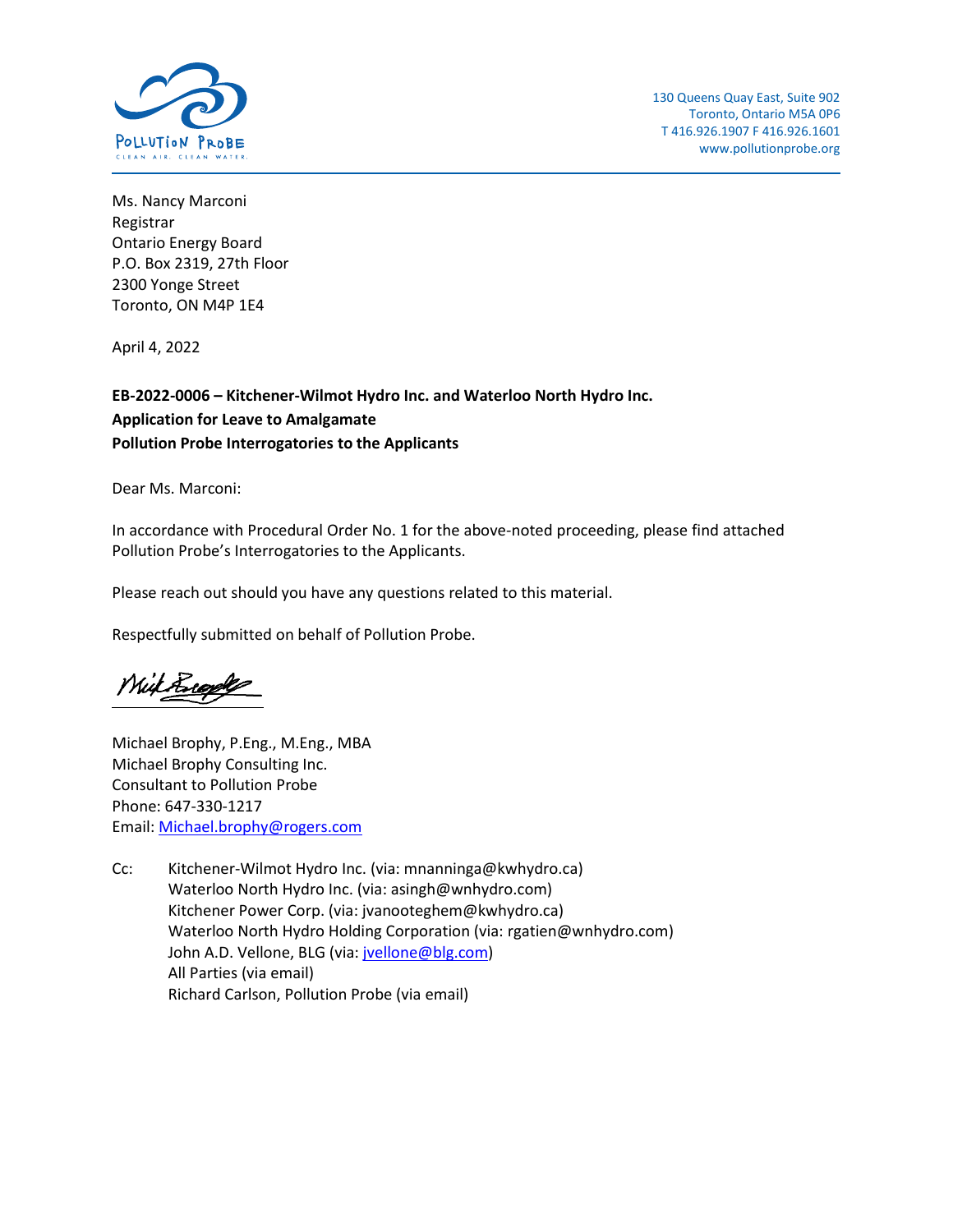**EB-2022-0006**

#### **ONTARIO ENERGY BOARD**

**Kitchener-Wilmot Hydro Inc. Waterloo North Hydro Inc.**

**Application for approval to amalgamate and continue operations as a single electricity distribution company**

#### **POLLUTION PROBE INTERROGATORIES**

**April 4, 2022**

**Submitted by: Michael Brophy**

**Michael Brophy Consulting Inc.**

**Michael.brophy@rogers.com**

**Phone: 647-330-1217**

**28 Macnaughton Road**

**Toronto, Ontario M4G 3H4**

**Consultant for Pollution Probe**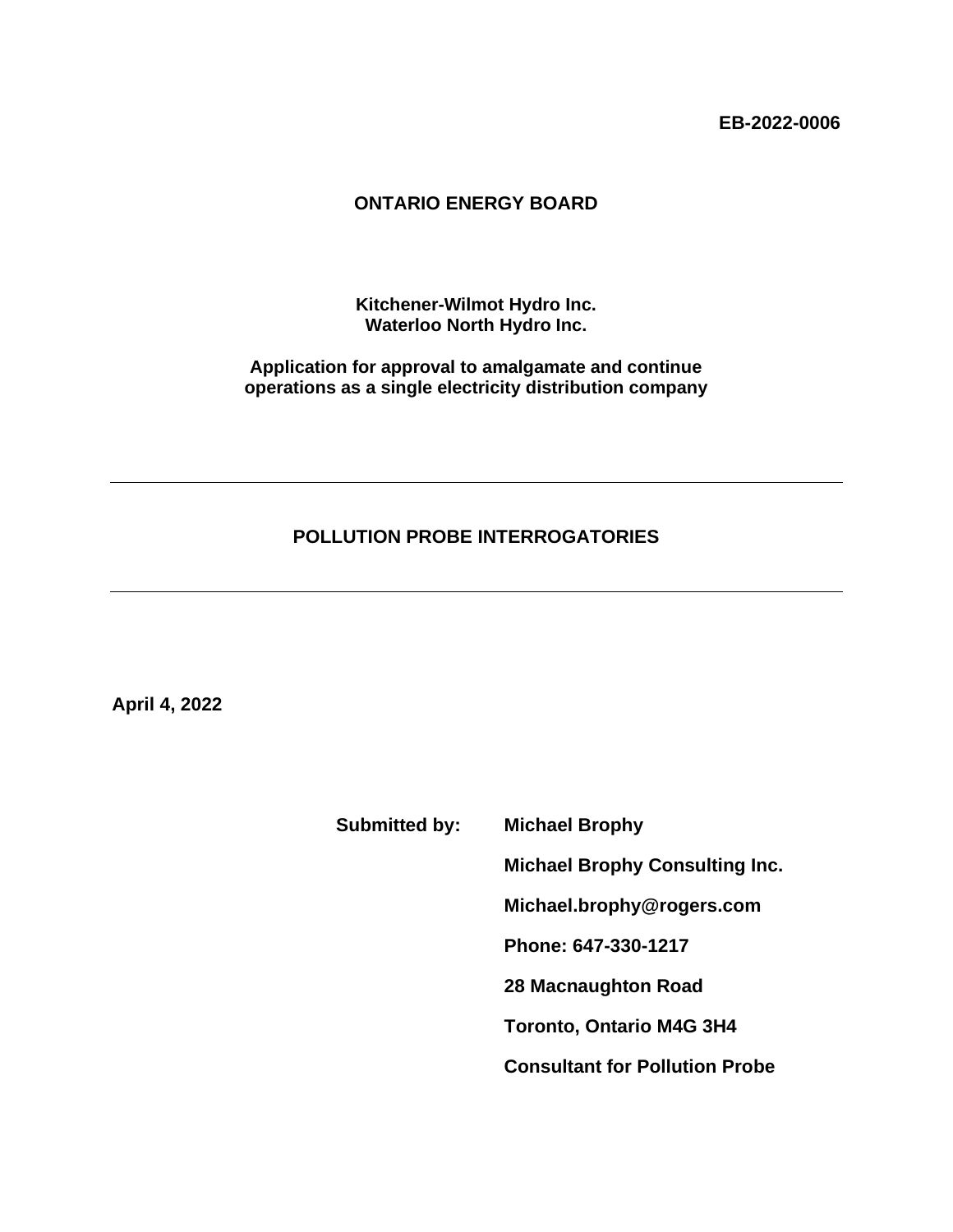## $PP-1$

- a) Kitchener-Wilmot Hydro Inc., Waterloo North Hydro Inc. and the respective municipalities they serve have been leaders in community energy and emissions planning. Please describe how these activities will be impacted, maintained or enhanced through the proposed merger.
- b) Please describe what support activities (including CDM support) the merger will maintain or enhance to support energy and emissions reporting and reductions requirements under Ontario Regulation 397/11 for the municipalities and all broader public sector (including university) buildings served.

## PP-2

What protections (particularly over the 10 year deferred rebasing period) are in place to ensure that the communities with a lower proportion of proposed ownership for the merged entity will receive the support needed to achieve CDM (including requirements under Ontario Regulation 397/11) and/or community energy and emission plan objectives?

### PP-3

Reference: Page 24 – "Customers will benefit by LDC MergeCo having additional resources to invest in innovation and new technologies that address their needs."

Please describe what specific additional innovation and new technologies customers and communities will receive due to the proposed merger.

### PP-4

Reference: 2021 OEB Conservation & Demand Management Guidelines for Electricity Distrubutors - [Conservation and Demand Management Guidelines for Electricity Distributors |](https://www.oeb.ca/regulatory-rules-and-documents/rules-codes-and-requirements/cdm-guidelines-electricity)  [Ontario Energy Board \(oeb.ca\)](https://www.oeb.ca/regulatory-rules-and-documents/rules-codes-and-requirements/cdm-guidelines-electricity)

Please describe what activities (including CDM and distributed energy resources) outlined in the OEB 2021 CDM Guideline the merger will maintain or enhance locally and regionally.